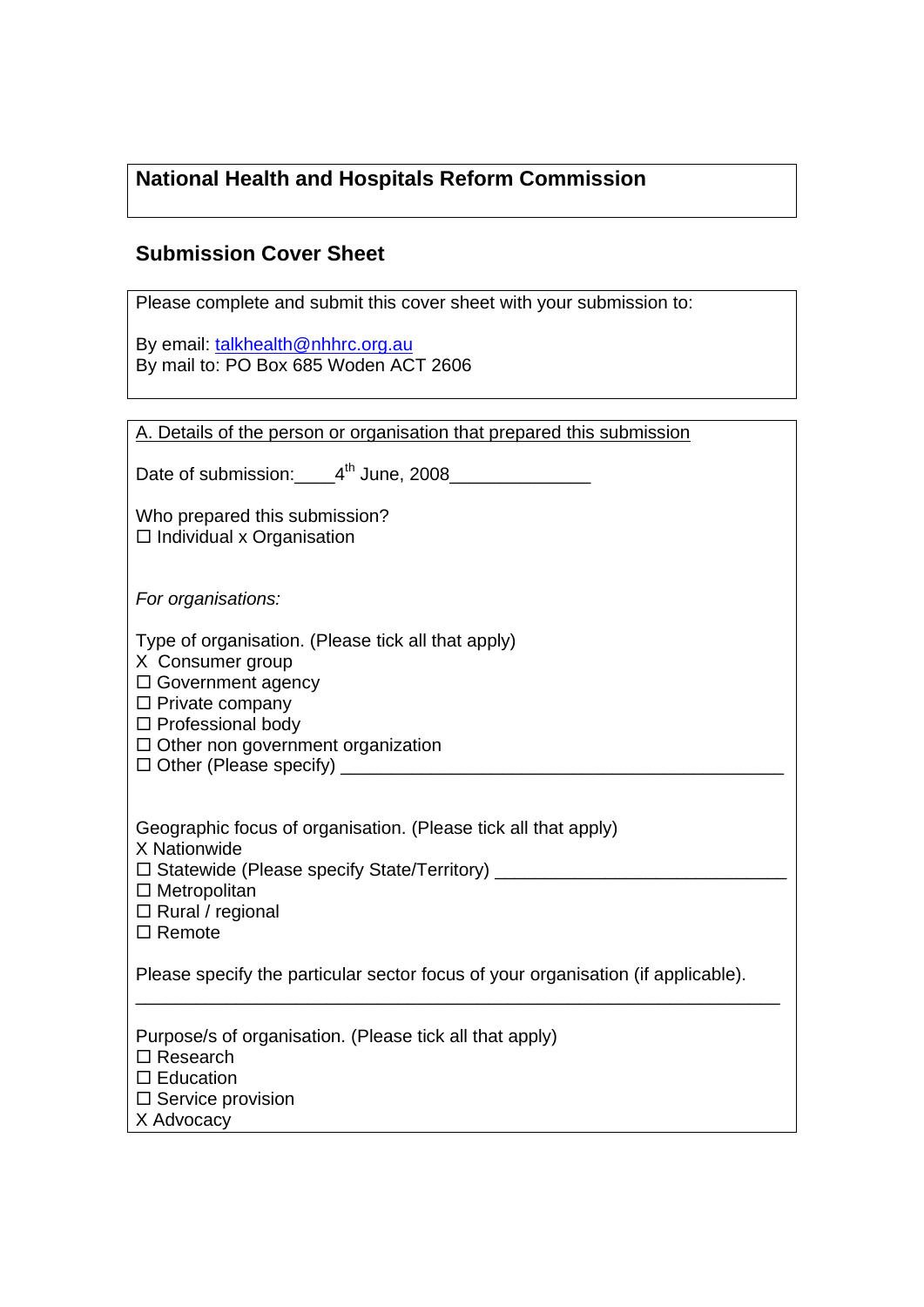$\Box$  Other (Please specify)

Name of representative:\_\_Ms. Janne McMahon\_ Position within organisation: Independent Chair Name of organisation:Private Mental Health Consumer Carer Network (Australia) Street address: 15 Samuel Place, Felixstow SA 5070

\_\_\_\_\_\_\_\_\_\_\_\_\_\_\_\_\_\_\_\_\_\_\_\_\_\_\_\_\_\_\_\_\_\_\_\_\_\_\_\_\_\_\_\_\_\_\_\_\_\_\_\_\_\_\_\_\_\_\_\_\_\_\_\_ Mailing address (if different from above): \_PO Box 542, MARDEN SA 5070 Phone (daytime): \_\_08 8336 2378\_ Fax: \_\_\_\_\_\_\_\_\_\_\_\_\_\_\_\_\_\_\_\_\_\_\_\_\_\_\_\_\_\_\_\_\_\_\_\_\_\_\_\_\_\_\_\_\_\_\_\_\_\_\_\_\_\_\_\_\_\_\_\_

Email: \_\_\_jmcmahon@senet.com.au\_\_\_\_\_\_\_\_\_\_\_\_\_\_\_\_

**Please note that in making a submission you agree that it may be made public.** 

B. Response to draft principles

X This submission specifically comments on the draft principles developed by the Commission to shape Australia's future health system. (Please tick if this applies)

C. Response to key themes

This submission specifically responds to the following key themes taken from the Commission's Terms of Reference. (Please tick all that apply)

- $\Box$  A greater focus on prevention to the health system
- $\Box$  Improving frontline care to promote healthy lifestyles and prevent and intervene early in chronic illness
- $\Box$  Improving Indigenous health outcomes
- $\Box$  Integrating and coordinating care across all aspects of the health sector, particularly between primary care and hospital services around key measurable outputs for health
- $\Box$  Improving the provision of health services in rural areas
- $\Box$  Integrating acute services and aged care services, and improve the transition between hospital and aged care
- $\Box$  Reducing inefficiencies generated by cost-shifting, blame-shifting and buck-passing
- $\Box$  Providing a well qualified and sustainable health workforce
- $\Box$  Maintaining the principles of universality of Medicare and the Pharmaceutical Benefits Scheme, and public hospital care
- $\Box$  Maximising a productive relationship between public and private sectors
- $\Box$  Providing a more seamless experience across public and private services
- $\Box$  Providing advice on the framework for the next Australian Health Care Agreements (AHCAs), including robust performance benchmarks
- $\Box$  Addressing the escalating costs of new health technologies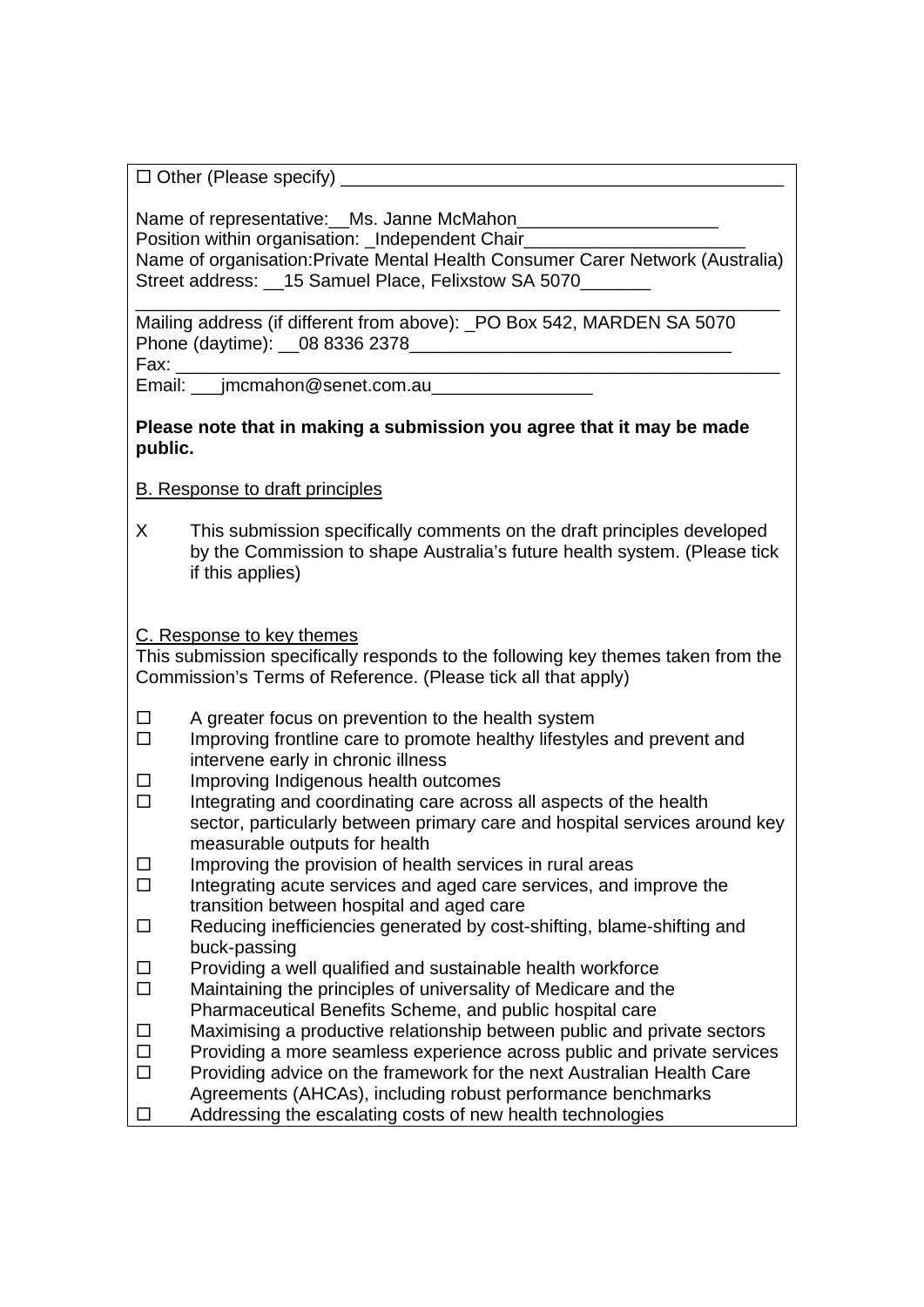| Increasing access to services                                          |
|------------------------------------------------------------------------|
| Addressing the growing burden of chronic disease                       |
| Providing for an ageing population                                     |
| Managing the escalating costs of new health technologies               |
| Addressing overlap and duplication including in regulation between the |
| Commonwealth and states                                                |
|                                                                        |
| Other (Please specify)                                                 |
|                                                                        |
|                                                                        |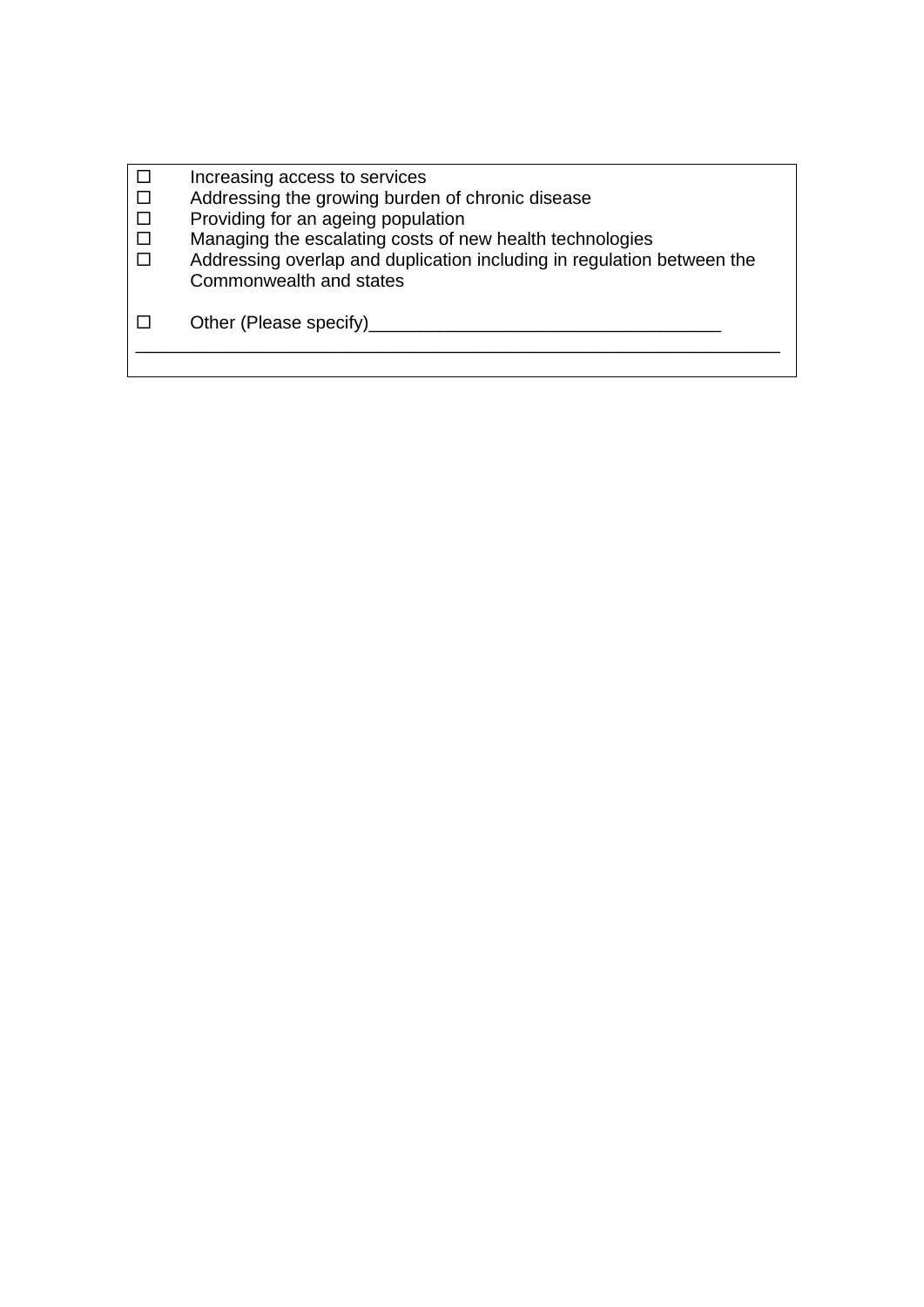

**Private Mental Health Consumer Carer Network (Australia)** engage, empower, enable choice in private mental health

**National Secretariat.** PO Box 542, Marden S.A. 5070 Phone: (08) 8336 2378 Email: jmcmahon@senet.com.au

#### **SUMMARY**

#### 4 June 2008

The *Private Mental Health Consumer Carer Network (Australia)* (hereafter Network) represents Australians who have private health insurance and/or who receive their treatment and care from private sector settings for their *mental illnesses or disorders.* As our title implies, the Network is the authoritative voice for consumers and carers in private mental health settings.

The Network considers that the imperative of any health system within Australia is one that demonstrates the fundamental principles of integration and coordination.

- **Integration** within a health service, between health services, between primary and specialist and finally between public and private; and
- **Coordination** of the patient's journey along this pathway.

The following represents the Network's perspective on what the ideal Australian health care system might look like.

- Access when you need it:
- One which can provide support within the community;
- Low or no cost to the consumer, reflected system wide;
- High quality care;
- Integrated care; and
- Coordinated care

If we look further, we would say that an Australian health system would have:

- Universal health services provided by an accessible, flexible workforce;
- One which provides holistic care:
- The development of a culture of wellness:
- One which was properly funded:
- One which provided good information to make informed decisions based on choice;
- One where information technology provided the consumer control over who could have access to electronic health records beyond that shared between health providers;
- One which offered choice: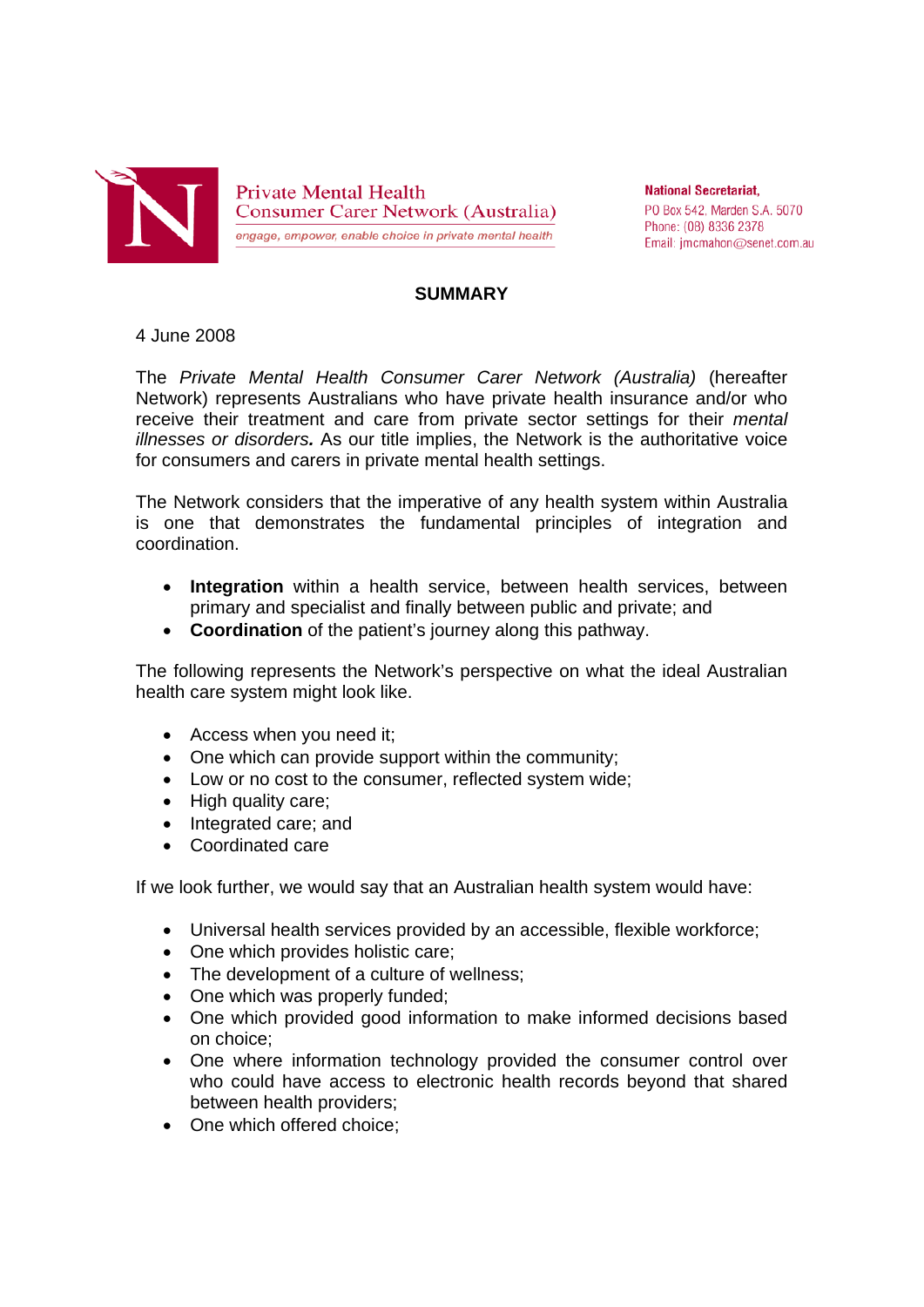#### **Page 2 of 2**

- One based on evidence based care; and
- One which had an emphasis on chronic care management outside of the hospital setting.

Further critical components of an Australian health system would be:

- One which provided more information than is available currently;
- One which offered more access to allied health within the community;
- One which offered better and more effective funding options;
- One which provided greater access and equality; and
- Information technology which reduced or eliminated duplication

In terms of **system reform** – one which provided different levels of coordination at system and funding levels with an intent for the most appropriate use of the dollars; and in terms of **personal reform** – one which was person centred; offered personal empowerment; and which offered services outside of the hospital setting.

The Network would like to comment on our particular area - that is the private health sector.

We would like to see incentives for private hospitals to participate in models of care aimed at admission reduction. Additionally, this would enable greater flexibility in treatment options as well as enabling the private sector to mirror products offered within the public sector. This would enhance the value of private health insurance, and enable consumers to access a broader choice of models of care. Currently broader health cover offers components of this in part, but does not abolish the need for hospitalisation or provide services that prevent hospitalisation.

The Network advocates for national consistency between private and public health systems in terms of quality and safety standards.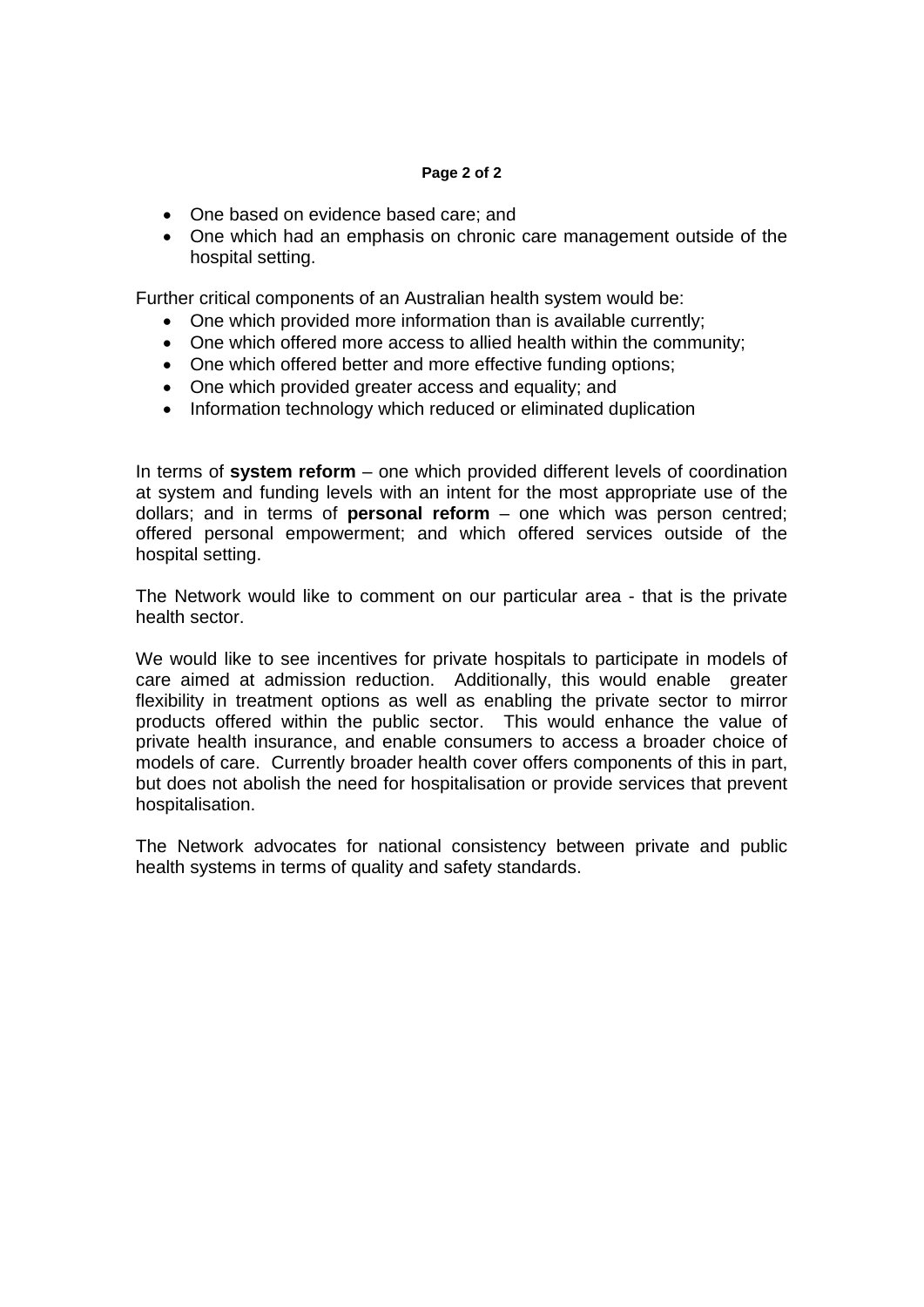

**National Secretariat.** PO Box 542, Marden S.A. 5070 Phone: (08) 8336 2378 Email: jmcmahon@senet.com.au

#### **SUBMISSION**

The Network would like to comment on the proposed design principles as follows:

#### **Proposed design principles:**

1. People and family centred:

 As we have outlined in the Summary pages above, the Network believes that any health system must be one, which empowers the consumer to make informed choices about any treatment options. This must be evidence based and one which offers holistic care.

The role played by family and carers must also be acknowledged. Consumers need the support of carers to assist them through the system. Currently the health system is one that focuses on the individual. This occurs for a number of reasons but mainly due to:

- time and workload constraints; health professionals only have time to focus on diagnoses, treatment and outcomes for patients and simply do not have time to involved carers who may themselves play a crucial role in a potentially positive outcome.
- health professionals not wishing to engage carers because they fear a breach of privacy and confidentiality. This is most apparent in mental health where information can be particularly sensitive.

Within private mental health settings, the ability to move in a coordinated manner between hospital and community settings is critical. Now with broader health cover, the Network would wish to see health funds actively engaged in funding models of care, which offer treatment within the community, mirroring that offered in a number of settings within public mental health services. This would entail a case management model of care. We understand that chronic disease management is seen by many as being costly and financially prohibitive for health funds. We would like to point out however that within mental health and within that chronicity, people experience episodes of acuity. We know that a lot of our members and those that we advocate for often go without a number of things to pay for their health insurance.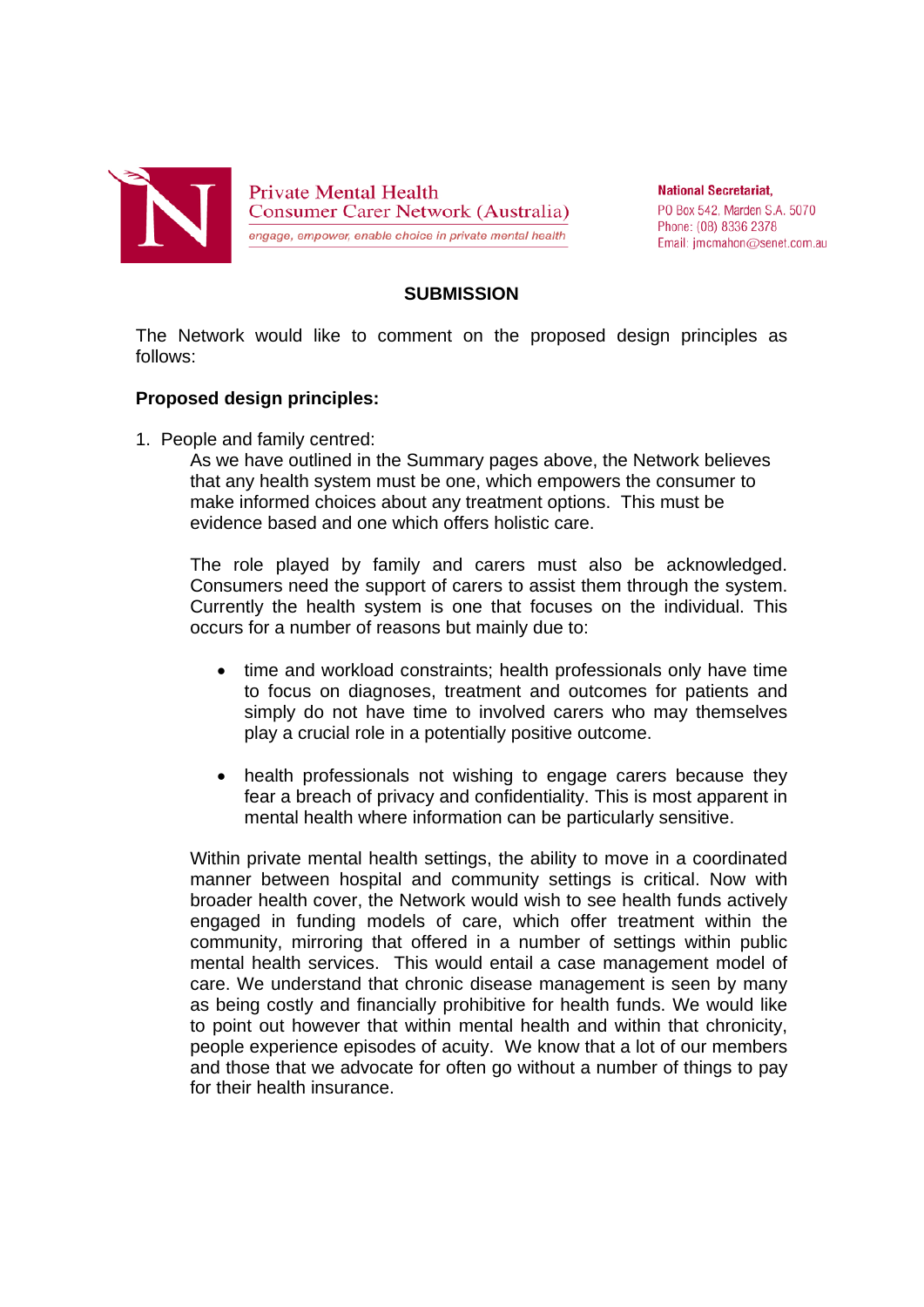#### **Page 2 of 3**

The Network supports the outreach services currently being provided within the community setting and considers this type of service crucial in the treatment and care of people with chronic illnesses. We would not wish to see this type of service disappear with the broader health cover implementations.

5. Comprehensive:

The Network agrees that strong, viable and accessible primary health care services are a critical component of any Australian health care system. The Network is very concerned that General Practitioners are becoming harder and harder to access. There was a time when GPs were family centred, offering true holistic care for the whole family. This is fast becoming a thing of the past. The Network believes this is a fundamental problem of the workforce, and strongly supports any Australian government initiative to increase the numbers of health professionals to undergraduate courses within the university setting. Greater opportunities for recruitment, education, training and retention must be at the core of any health system. No system will work effectively and efficiently without the personnel to attend to it.

### **Governance principles**

10. Safety and quality:

Systems that are able to monitor all aspects of safety and quality in healthcare are an expectation of the Australian community. This would include clinical governance, which would have the following additional principles as components:

- 1) A culture of safe and quality health care services;
- 2) Consumer empowerment;
- 3) Prevention of adverse events;
- 4) Evidence based guided service delivery;
- 5) Evaluation clinical, human, economics, outcomes on an ongoing basis;
- 6) Care coordination; and
- 7) Strong community health partnerships.

The Network supports the core Safety and Quality health standards proposed by the Australian Commission on Safety and Quality in Healthcare.

12. Public voice:

The core fundamental principle of the Network is to provide a strong voice for and act as an advocate on behalf of people with a mental illness. It is